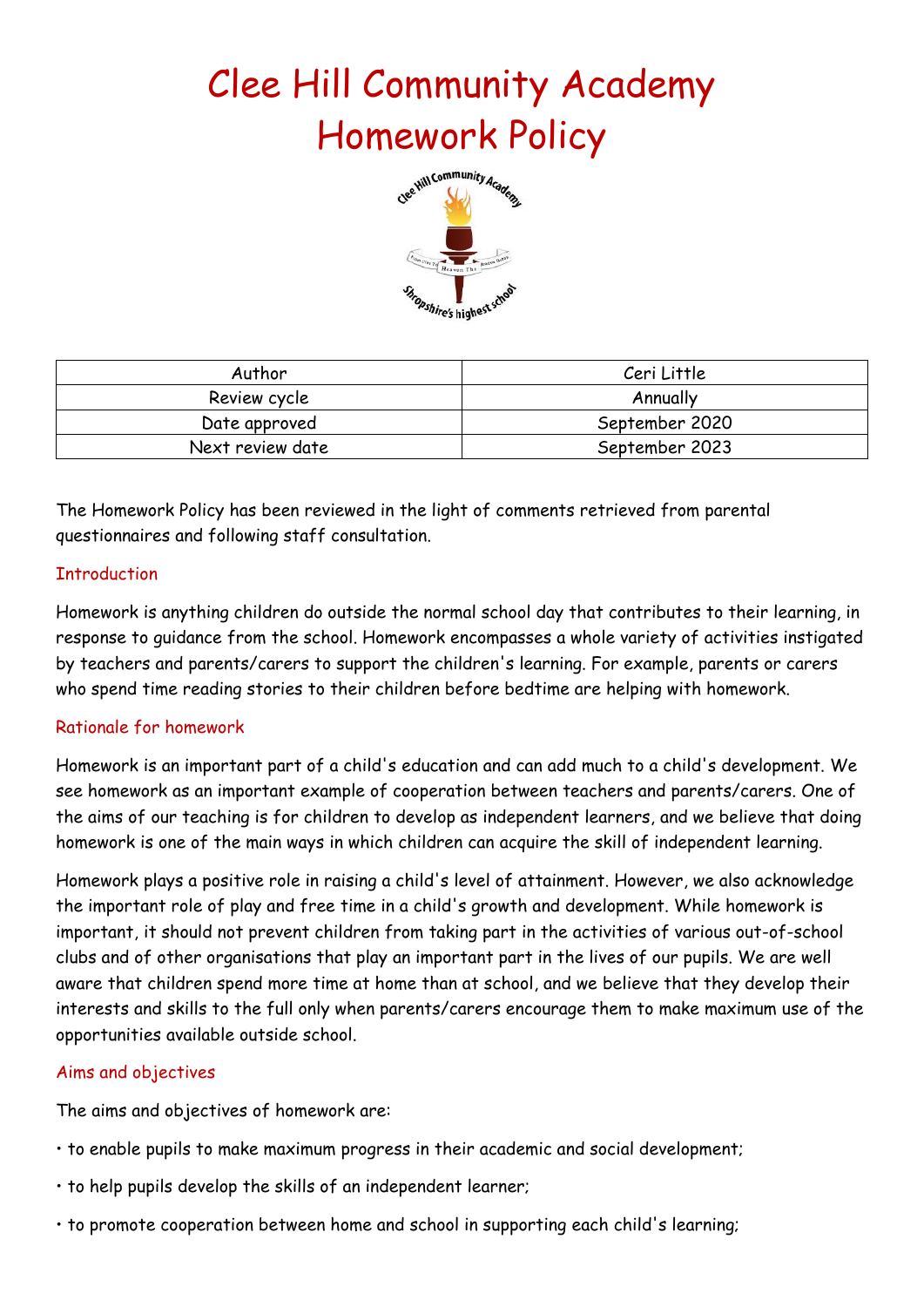- to enable some aspects of the curriculum to be further explored independently;
- to provide educational experiences not possible in school;
- to consolidate and reinforce the learning done in school, and to allow children to practice skills taught in lessons;
- to help children develop good work habits for the future.

## Types of homework

Staff and pupils regard homework as an integral part of the curriculum – it is planned and prepared alongside all other programmes of learning.

#### Home reading

Reading expectations are consistent throughout the school. Pupils should *aim to read every night* but are *expected to read at least 5 times a week.* Parents are encouraged to read to their child from an early age, sign their reading diary and discuss any new vocabulary together.

At Clee Hill, we are responsible readers. School pledge that we will be responsible for reading to children for at least 10 minutes a day. We also want children to be responsible readers and read for at least 10 minutes a day at home. Evidence shows that 20 minutes a day of reading has a massive impact on children's learning.



We acknowledge that it is the job of school staff to teach a child to read however the best readers will also be reading in the home environment.

Home reading is valued and rewarded. When children read at home, they collect reading miles, which enable them to travel to a country every half term where reading is celebrated with creative activities. On reading mile days, children can dress up in the colour of the countries flags and bring in reading material from home for Drop Everything And Read sessions.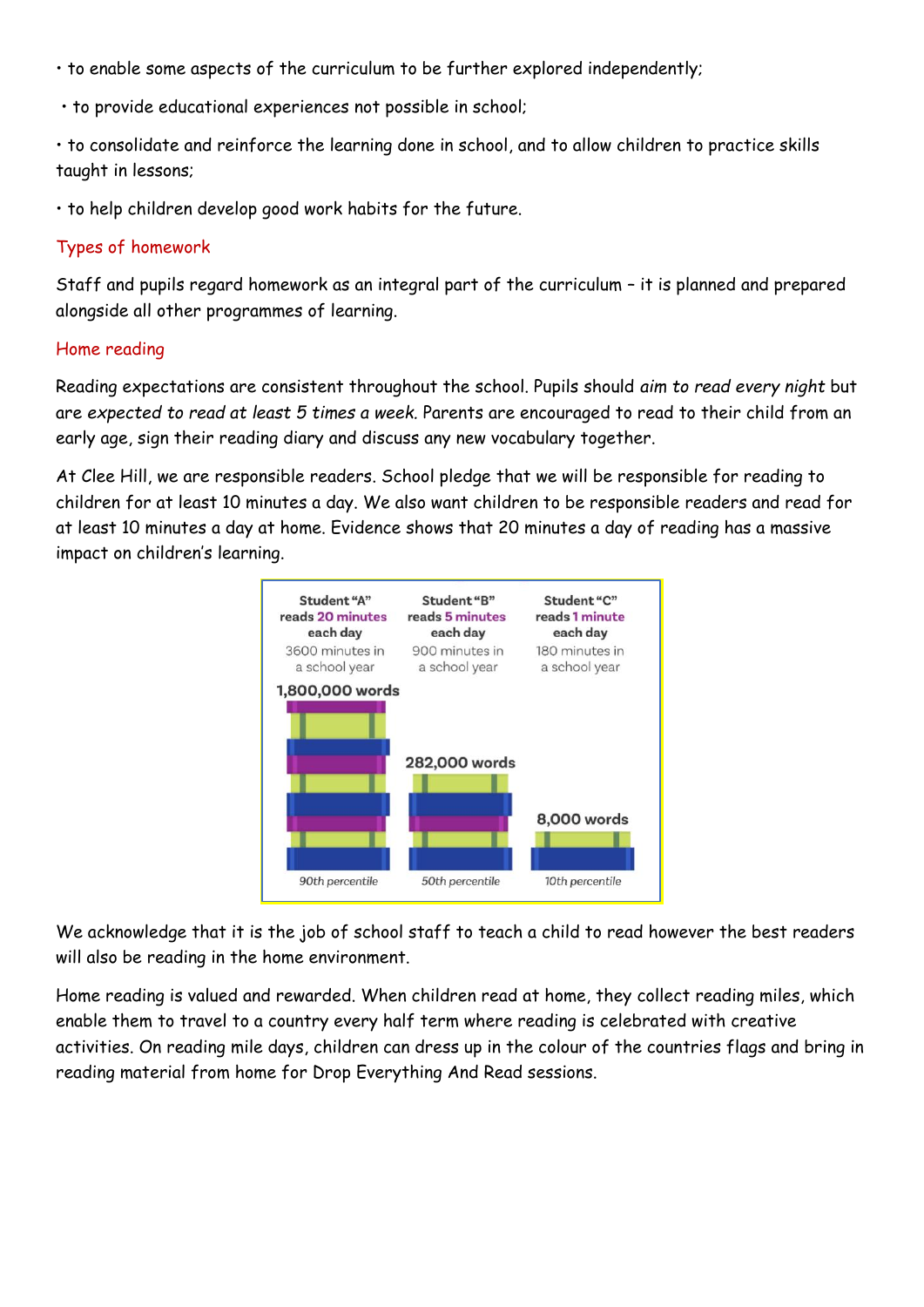

Reading at home should be an enjoyable time for both parents and children.

<https://www.booktrust.org.uk/books-and-reading/tips-and-advice/reading-tips/>



Reading is a fundamental skill and children should be encouraged to read a wide range of reading material to help develop a wide and varied vocabulary. It is important to read to children as well as hear them read. There is no requirement to rush through a reading scheme or only read a reading scheme book. It is far more important that children develop a love of reading and are fully developing their comprehension skills in addition to decoding as they progress with reading.

## The EYFS

In the nursery, we encourage parents to talk to their child about their day to develop their vocabulary. Photos from EYLOG can prompt discussions about what they have learnt. Singing songs and rhymes and sharing a book together every day can establish a good routine of home/ school links. In class 1, the children have a reading book and reading diary and we expect parents to hear their child read at least 5 times a week. We understand that children can be tired when they first start school so it might be just a couple of pages or reading something to their child instead. Sound books are also sent home to practise the sounds which are learnt in phonics sessions too. There is advice to support parents with phonics on the school website, under supporting your child, and at phonics workshops too.

## KS1

Similarly to the EYFS, we ask that parents listen to their children read at least five times a week. We also believe that parents should read books to their child. Sharing books is just as valuable in aiding a child's progress in reading as is your child reading to you or to their teachers. In addition,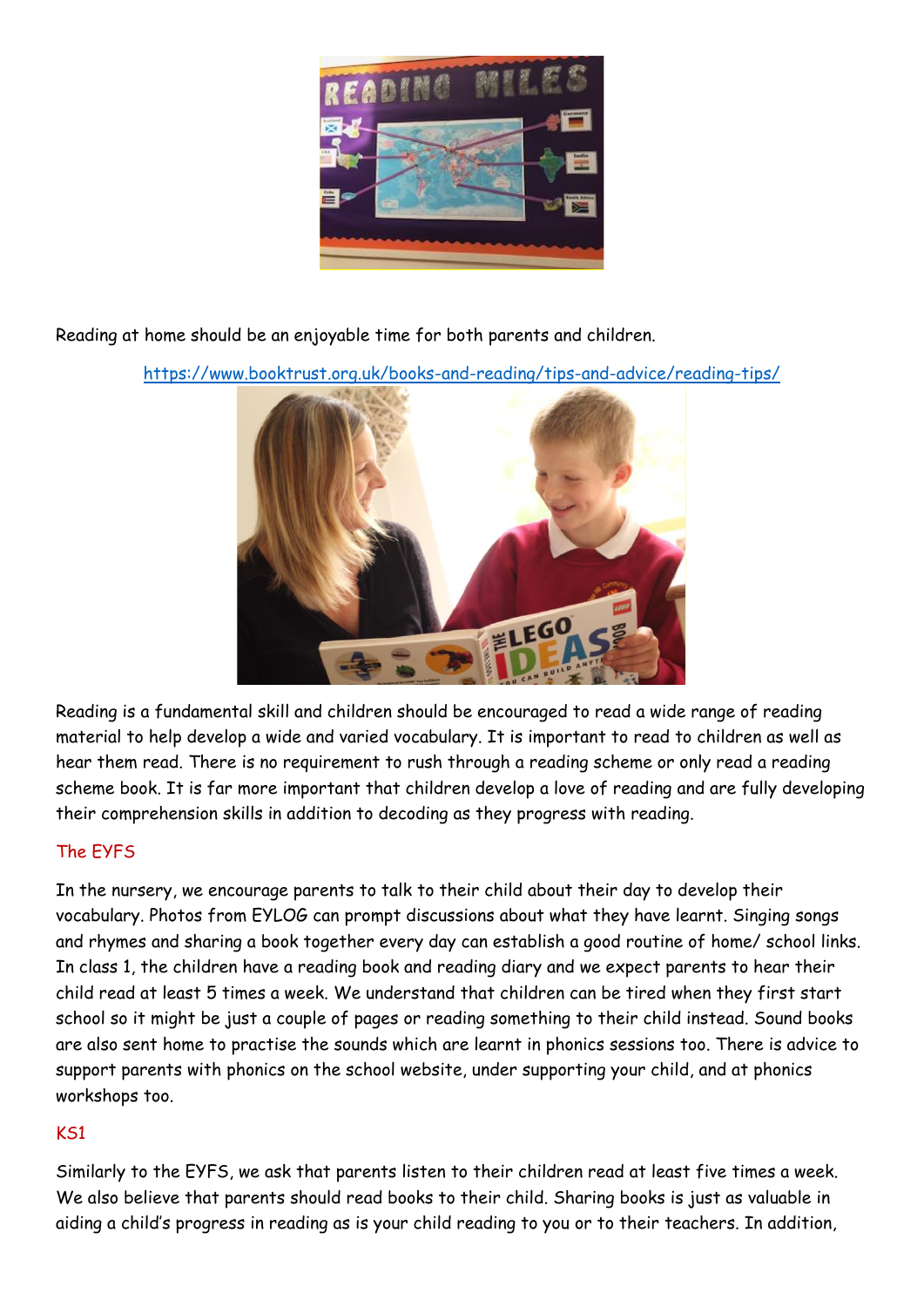KS1 pupils will be given either a weekly literacy or maths activity. We also encourage parents to help with practical activities too. Weighing cooking, handling real money and familiarising children with measures are of great value. Sometimes, homework is for children to talk about a topic at home prior to studying it in school. When we ask children to study a topic, or to research a particular subject, we encourage them to use not only the school library but also the local library, as well as the Internet. Investigations are offered to children to further support class work.

## KS2

In Key Stage 2, we continue to give children the sort of homework activities outlined for Key Stage 1 including reading 5 times a week but we expect them to do more tasks independently. Children will generally have one piece of Maths or Literacy based task every week in class 3, and 2-3 pieces of work in class 4 and class 5.

Homework completed well is acknowledged and praised. There may be issues arising from the work, which the teacher will follow up in lesson time. We recognise that children have individual learning styles, which means that some tasks can be completed in a number of different ways, while others demand a particular approach.

## Amount of homework

As they move through the school, we increase the amount of homework that we give the children. We expect children in Key Stage 1 to spend approximately one hour a week on home activities, and this may well include reading with a parent. We encourage children in Years 3 and 4 to spend approximately one and a half hours on homework type activities per week, and children in Years 5 and 6 to spend approximately two hours a week.

## Inclusion and homework

We set homework for all children as a normal part of school life. We ensure that all tasks set are appropriate to the ability of the child, and we endeavour to adapt any task set so that all children can contribute in a positive way. We value and celebrate the cultural diversity of our pupils and their families, and we appreciate the enrichment that this brings.

## The role of parents and carers

Parents and carers have a vital role to play in their child's education, and homework is an important part of this process. We ask parents and carers to encourage their child to complete the homework tasks that are set. We invite them to help their children as and when they feel it to be necessary, and to provide them with the sort of environment that allows children to do their best. Parents and carers can support their child by providing a good working space at home, by enabling their child to visit the library regularly, and by discussing the work that their child is doing. Ideally parents should read with their children every day to help them develop a love of books and stories and help them to grow in confidence. We ask parents and carers to sign their child's Reading Record to show that they have heard their child read and discussed their books with them on at least five occasions during each week. If parents and carers have any questions about homework, they should, in the first instance, contact the child's class teacher (Class dojo). Finally, if they wish to make a complaint about the school homework policy, or the way in which it is implemented, parents or carers should contact the Head (Mrs Little) and, should concerns still remain, the governing body.

## Use of ICT